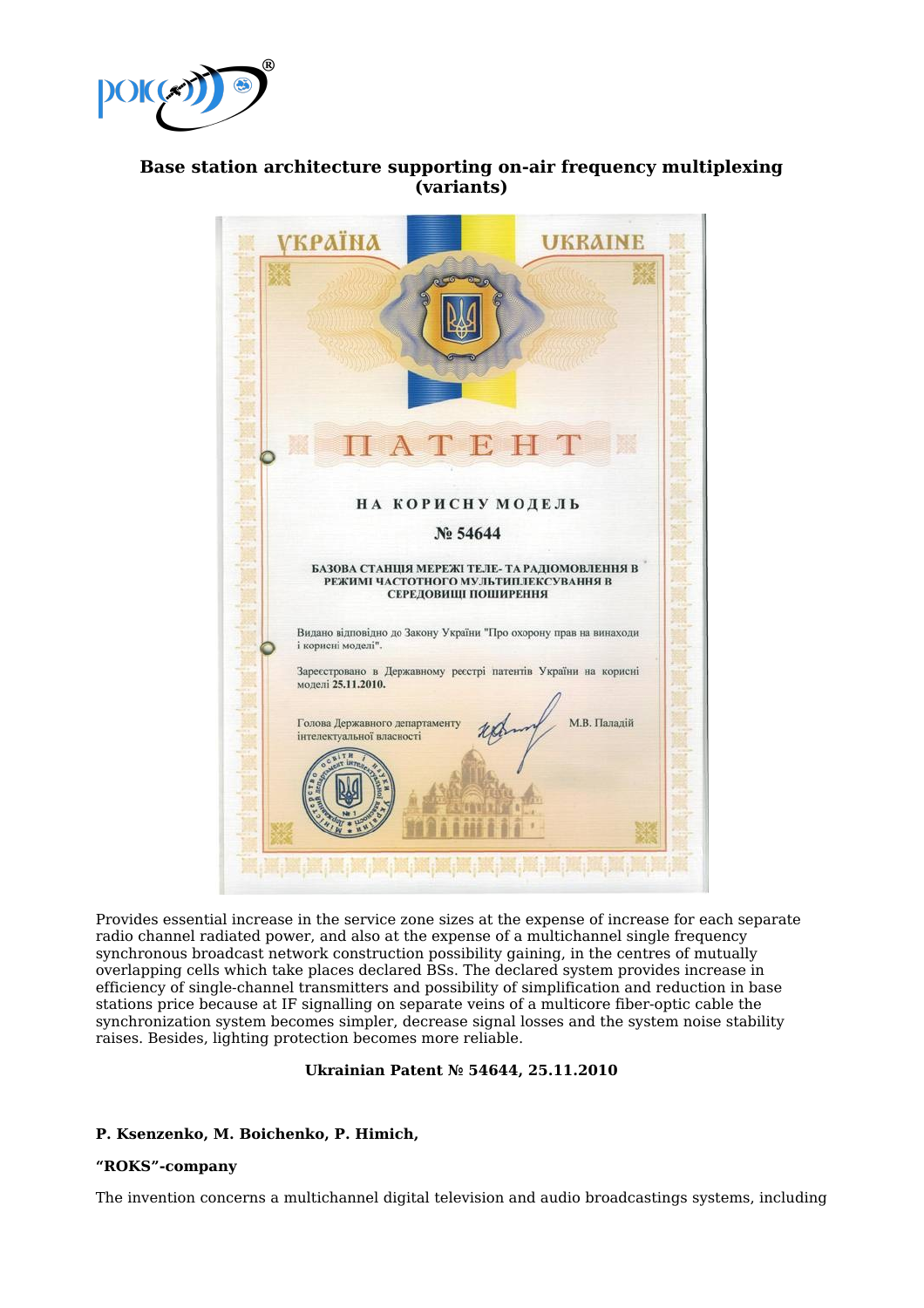– to networks of a multichannel single frequency synchronous broadcasting (multichannel SFN).

The device which includes the frequency downconverter which serves for conversion downwards on frequency, at least, the first and second radio-frequency signals for obtaining, at least, the first and second lower frequency signals and the multiplexer which serves for multiplexing, at least, the first and second lower frequency signals for the purpose of a multiplexed on frequency signal reception [1] is known.

The invention is based on the statement that noise sources can bring the correlated noise which is added to the received parallel branches signals (for example if the invention is realised in the equipment on the basis of silicon in parallel receive branches, and in receive branches for signal processing the general frequencies synthesizers or when at the silicon equipment somewhere there are general sources of noise) are used. The correlated noise can lower data transmission rate or information capacity of the data link in the receiver. The invention is based on the statement that at frequency multiplexing, at least, the first and second radio-frequency signals in the general multiplexed signal noise sources cannot bring the correlated noise in the received signals as at their consecutive multiplexing of the low frequency first and second signals frequencies band are divided further. Thus, each of separate signals united in a multiplexed signal is affected various not correlated spectrum components of noise sources. As a result of it the noise level in the received signal decreases.

The lack of the specified device consists that the receiver and transmitter architecture is intended for systems with many transmit and many receive antennas (MIMO) and has for an object decrease in noise level in the receiver at the frequency multiplexing expense of the several received signals on intermediate frequency. Multiplexing in this device is made on an intermediate frequency that is at physical level, instead of in the propagation environment. In the given system frequency multiplexing realises auxiliary function in system MIMO – at the expense of a noise level reduction at receiving it allows to system throughput increase and its information capacity increase. MIMO on itself assumes spatial multiplexing and is effective only in the propagation conditions to which presence a great number of the strong reflected signals (the Rayleigh mode) is peculiar, and is ineffective at the modes close to "line–of-sight" mode.

Multiplexing on IF lack is necessity for power amplifiers to gain multiplexed (that is multifrequency) signals that demands from them the raised linearity. The requirement of the raised linearity causes low amplifiers efficiency. In MIMO transmitters gain only the signals and radiate them through the antennas, but each of them will gain a multifrequency signal, and therefore requirements to linearity of its amplitude characteristic increase.

In transmit channels the signals received by means of a method orthogonal frequency multiplexing – OFDM, or its version – COFDM which are formed by means of return fast Fourier transformation – IFFT can be used. These signals are created in the transmit channel and consequently the method OFDM (COFDM) is considered as modulation method, instead of by channels multiplexing methods and at merits and demerits studying of various multiplexing schemes it cannot to be taken into consideration.

The device which assumes application of not electric (mainly fiber-optic) internal connections between the baseband processor and the radio-frequency transceiver mounted on a towering platform (tower), that is with use of the known standard equipment placing principle for communication systems. Replacement an electric line of a baseband signal transmission in the coaxial cable or twisted pair form which connects processor with the radio-frequency (RF) transceiver on a fiber-optic cable promotes baseband equipment protection (the channel forming equipment) from currents which induced at lighting discharge and which translate downwards on an electric cable (in particular – on a coaxial cable). Supply voltage and communication signals transfer is usually made from the channel forming equipment to placed on tower top RF transceiver by means of one or several cables (including coaxial cables).

On these cables transfer of lighting discharges induced currents (which arise at lightning hit in the antenna) is possible, for a set of that can to be damaged both a cable, and the baseband processor together with the interface and other equipment placed with the tower basis or near to it.

According to the specified device potential risk of influences on the baseband equipment induced by lighting discharges currents which are flowing down on a coaxial cable, it is excluded by replacement of electric connections (coaxial cables) on not electric (fiber-optic cables). As a result of such replacement at lightning hit in the antenna the induced currents not translate to the baseband equipment which settles down about the tower basis. The best at such replacement are the fiber-optic cables, which interfaces with the baseband equipment and RF transceiver realized in the form of electrooptical and optoelectrical converters. Except communication signals, on fiberoptic cables the duplex management signal can be transmitted.

A supply voltage for RF transceiver moves on a tower by means of a separate electric line which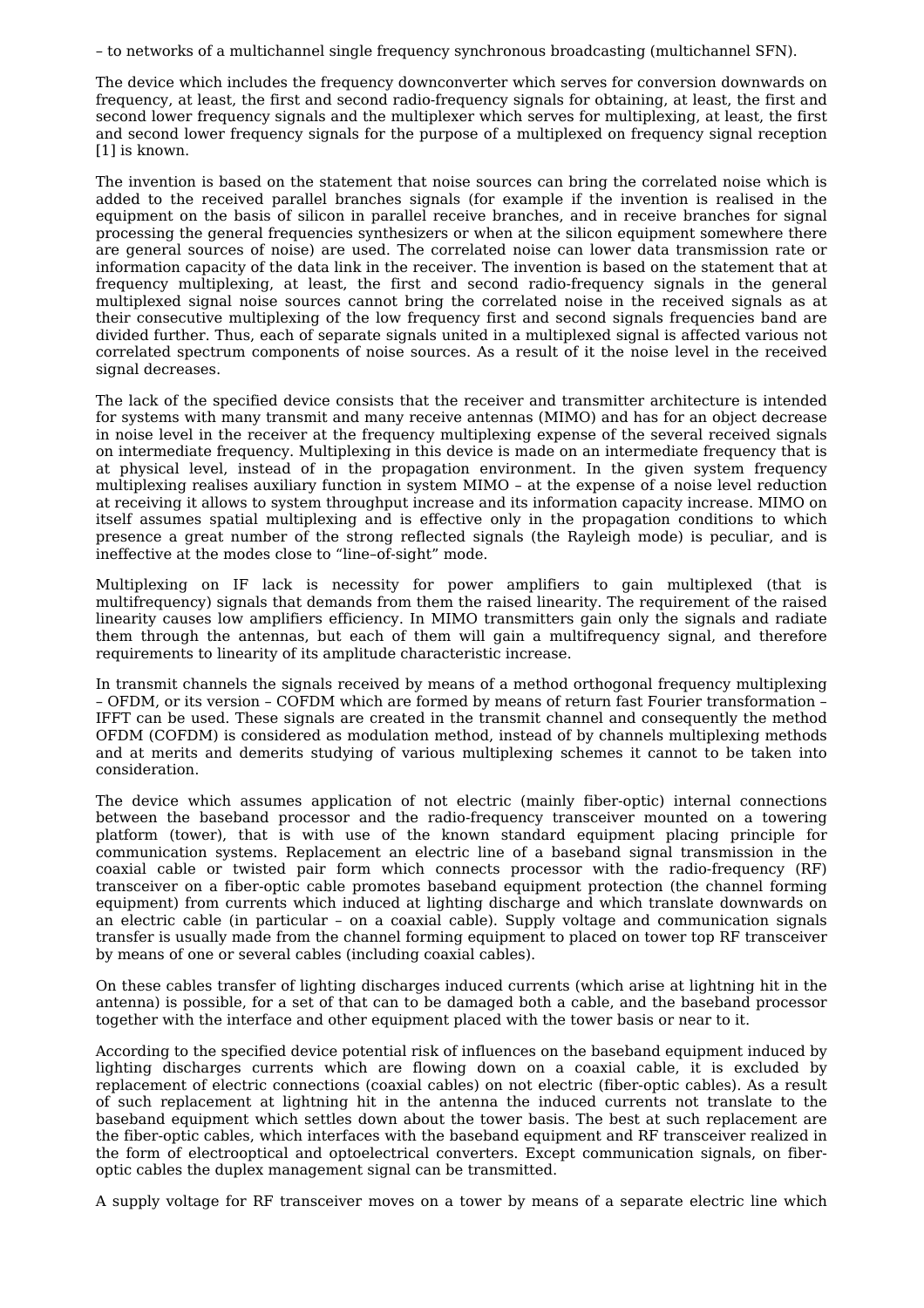should be reliably protected inclusion of corresponding protectors and due shielding [2].

The specified device lack is that in it fiber-optic cables are used for baseband signalling. It causes the modem equipment placing at tower top, increasing thereby the working in more severe conditions equipment quantity. If in system the frequency multiplexing on air method is used that is each transmit channel is transmitted by means of separate transmitter and antenna such construction will be unprofitable as at it the quantity of the equipment located at a tower top and subject influence lighting discharges and industrial disturbances considerably increases.

To the reasons, disturbing to achievement of expected technical result at use of the known device, that in it on a fiber-optic cable the baseband signal is transmitted that leads to necessity of placing at a tower top the modem equipment which is compelled to work in more severe conditions concerns, and by transmitting of channels set in multichannel system on single fiber-optic cable system stability to disturbances decreases and requirements to converter linearity increase.

Closest of devices which is used on the same appointment, as declared, the device which has usual system of transmitting antennas for base station with input terminals set, set of multiplexers – transmitters which consist bandpass filters set, the connections blocks connecting their inputs, output terminals which are connected to one of antenna system input terminals, and also transmitters set which are grouped according to filters frequencies connected to their inputs is. Transmitters multiplexers bandwidth choose so that all their bandwidths were located in the full frequencies range intended for given mobile communication system. Feature of transmitters groups is their ability automatically to retune frequencies of a multichannel radio signal according to a band. Thus, the system can operatively be switched from the channel to the channel.

In the specified device the frequency multiplexing method for transmitters in a land mobile communication system at which use probably essential reduction of transmit power level change even when frequency on which the transmitter works, quickly changes the value in the allocated frequency range is introduced. Application of such system allows minimize the general losses and nonlinear distortions even in cases of the general antenna system use for set of multichannel transmitters.

In the specified device the multiplexing system is applied to transmitters of the mobile communications land systems, using antenna systems in which antennas elements are located so that to prevent a mutual interference or to get an antenna surface with elementary vibrators set, each of which has an independent input and has such execution which allows to exclude a mutual interference; multiplexers set of the transmitters connected by means of feeders system to the general antennas system and combining signals, arriving from bandpass filters (BPF) set; the connections block connecting BPF inputs set, which output terminal is connected to one of antennas system input terminals [3]. The specified device is chosen as a prototype.

Specified devices lack is that the multiplexer in the given device, in essence, is the complicated variant of the multiplexer which is usually used for multiplexing at physical level, namely, - at level RF parts of a transmit path on a joint with antennas system. Such multiplexer consists bandpass filters set and the same quantity ferrite circulators. If the system is multichannel signal losses in the multiplexer of this kind will be big enough. The multichannel signal is radiated in an air by antennas system which consists of the elementary vibrators connected to the help of hybrid bridges. Receive and transmit signals are divided with the help of duplexer which consists from three-branch ferrite circulator and two filters. In the given system during each moment of time by means of the switchboard everyone filter output of any transmitters groups is connected to an antennas system. The duplexer, the switchboard and filters together make the multiplexer.

Multiplexing in the specified device make not in the propagation environment, and on physical (PHY) level as the multiplexer is located before an antennas system especially lacks of the resulted scheme will be obvious to base stations with the big radiated power also. Between transmitters output and an antennas system input the difficult multiplexer which incorporates set of filters, the switchboard and circulator is included, each of which brings the contribution to signal losses. Inevitable big signal losses in the multiplexer for which account the signal arrives in antenna system weakened, are the main lack of a prototype.

The task in view dares because a television and audio broadcasting network in a frequency multiplexing mode in the propagation environment are included by the multiplexer connected to transmitters outputs and antenna system input, and also N – omnidirectional antennas which are connected with N – transmitters in the powerful upconverters form connected with N – channel crossover which is connected with N – bandpass filters which in the first variant are connected to single-channel optical receivers which through a multicore fiber-optic line are connected to inputs  $N$  – optical transmitters, and the power supply is connected with N – channel crossover and N single-channel optical receivers, and in other variant N – bandpass filters are connected to block N – transmodulators with synchronization schemes with a support on signals GPS which are connected with the low noise downconverter block (LNB) which is connected to antenna a receive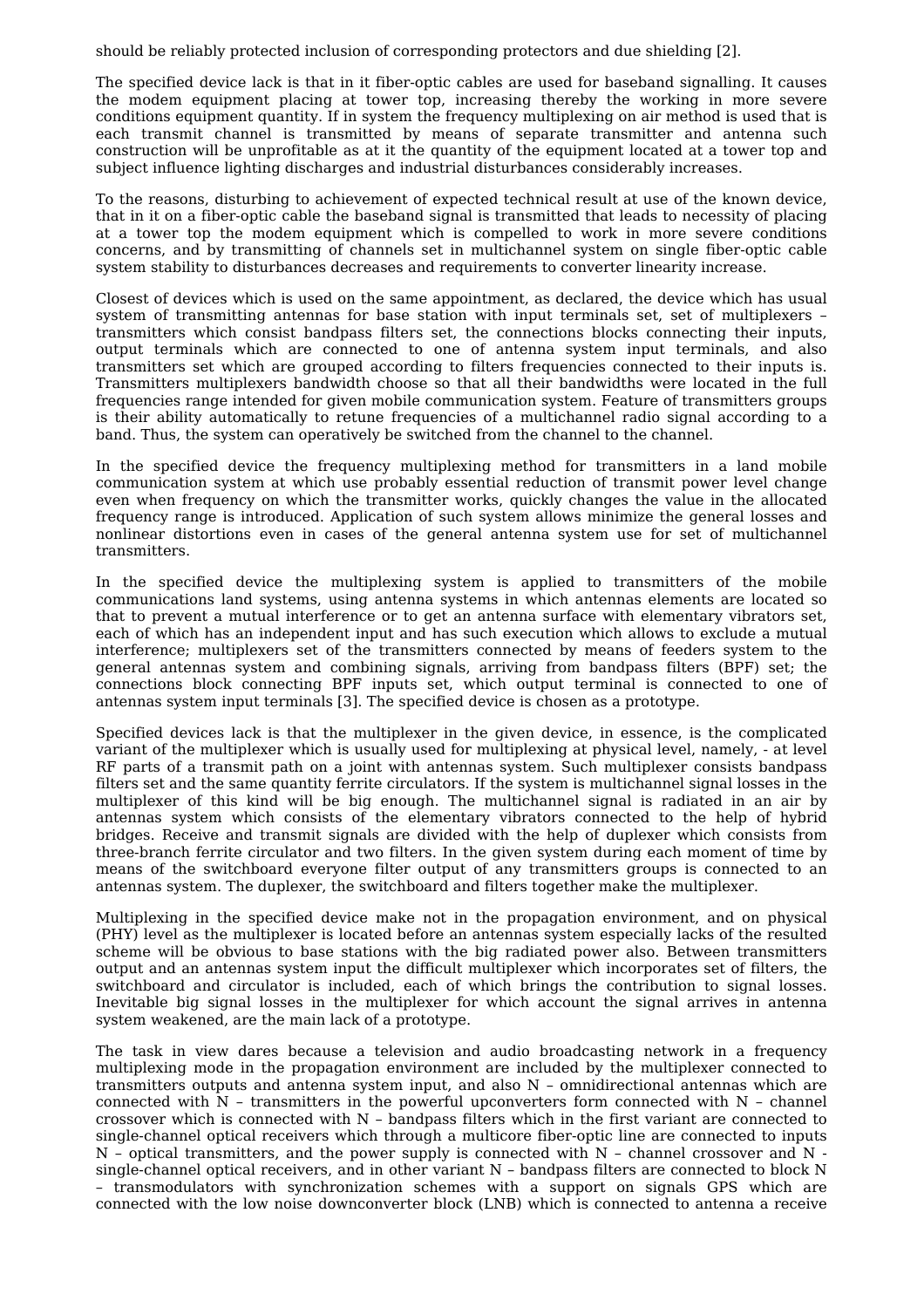#### RRS.

In the declared device for the losses reduction purpose and an exception of increased requirements to transmitters linearity, and also for increase the general stability of system to disturbances and reduction of its total cost in system frequency multiplexing in the propagation environment (on air) and separate channels transmitting on IF from CS to BS set on multicore fiber-optic cables or on radio relay communication lines is used.

Starting with declared, connection specified known signs and essential signs set of the declared device provides essential increase in the service zone sizes. It is reached at the expense of increase for each separate radio channel of radiated power, and also at the expense of a multichannel single frequency synchronous broadcast network construction possibility obtainment in which in the centers of mutually overlapping cells the declared devices (Base stations) take places. Accompanying useful system signs are increase the single-channel transmitter efficiency and simplification and reduction in base stations price possibility because at IF signaling on separate veins of multicore fiber-optic cables the system synchronization becomes simpler, signal losses decrease and system firmness to disturbances raises. Besides, lighting protection becomes more reliable.

The essence of the offered useful model is explained by the figures represented on: Fig.1 – the system block diagram (the Variant 1), Fig.2 – the system block diagram (the Variant 2).

The design of an equipment radio-frequency part (the Variant 1 and the Variant 2) and its elements for both variants remains without changes. In the equipment are applied: N – omnidirectional antennas (ANT1 – ANTn), N – transmitters in the powerful upconverters form (BUC1 – BUCn) 2, crossover N – channel 3 and N – bandpass filters (BPF1 – BPFn) 4. On it similarity between two variants comes to an end.

Other part of a complex works thus: (Variant 1) Separate channels signals on IF which have modulation QAM64 (DVB-C) or COFDM (DVB-T), arrive on inputs of N optical transmitters 7. Here they will be converted to an optical range and transmitted on separate veins of a fiber-optic cable 6 which connects a studio part of a complex to that its part which it is placed at tower top (in an installation site of a radio-frequency part). This part begins with single-channel optical receivers 5 which will convert optical signals back to IF signals. At the expense of signaling on a fiber-optic line all problems allied with a signal losses will be remove, and also high immunity from disturbances is reached. The distance on which the signal on fiber-optic line can be transmitted, can reach 15 Km and more.

The main differences of declared system from existing will be the following:

- Use of single-channel transmitters signals frequency multiplexing method in the propagation environment (on-air) by means of omnidirectional antennas system, - IF signaling of separate channels from a studio complex part to its part which settles down at tower top, by means of the multicore fiber-optic cable including in the design a conductor which serves for supply voltage giving from the power supply 8 on a radio-frequency part of a complex and optical receivers. Such construction allows to transmitting signals on the big distances and excludes noise and disturbances accumulation on fiber-optic line. Signaling possibility on the big distances and maintenance thus high noise immunity in the conditions of the industrial disturbances action, reached at the expense of fiber-optic cables use, allows construct on the basis of given BS a network of a single frequency synchronous broadcasting (SNF) for each of channels set, which are multiplexed in the propagation environment.

Thus signals from network CS (the Studio complex) to a part of network BS on fiber-optic cables that allows organize a single frequency synchronous broadcast network for each of channels. Besides, as delays by transfer on fiber-optic line on distances of several tens kilometers are very small and can be in advance defined, and the reflected signals are absent, synchronization of all network is reached on CS by a delay dispersion correction in each of channels. At the big sizes of a network it can give considerable economic benefit as the corrector quantity will be minimal.

BS block diagram, which is represented on Fig.2 (the Variant 2), assumes use in networks in which for any reasons lining fiber-optic cables for connection CS with BS set is impossible. In such networks instead of fiber-optic it is offered to use simplex radio relay communication lines (RRL). By group multichannel signals transfer on RRL frequency multiplexing, but reached on PHY level also is used. Signaling on RRL and a broadcasting by means of BS are made with different standards signals use (DVB-S – on RRL and DVB-T – for a broadcasting on BS), therefore for the purpose of signals conversion from one standard in another in paths of signal processing it is necessary to establish the transmodulators QPSK/COFDM block 5 (Fig.2) in which transport streams processing is provided.

For group multichannel signals transfer on RRL frequency multiplexing, but reached on PHY level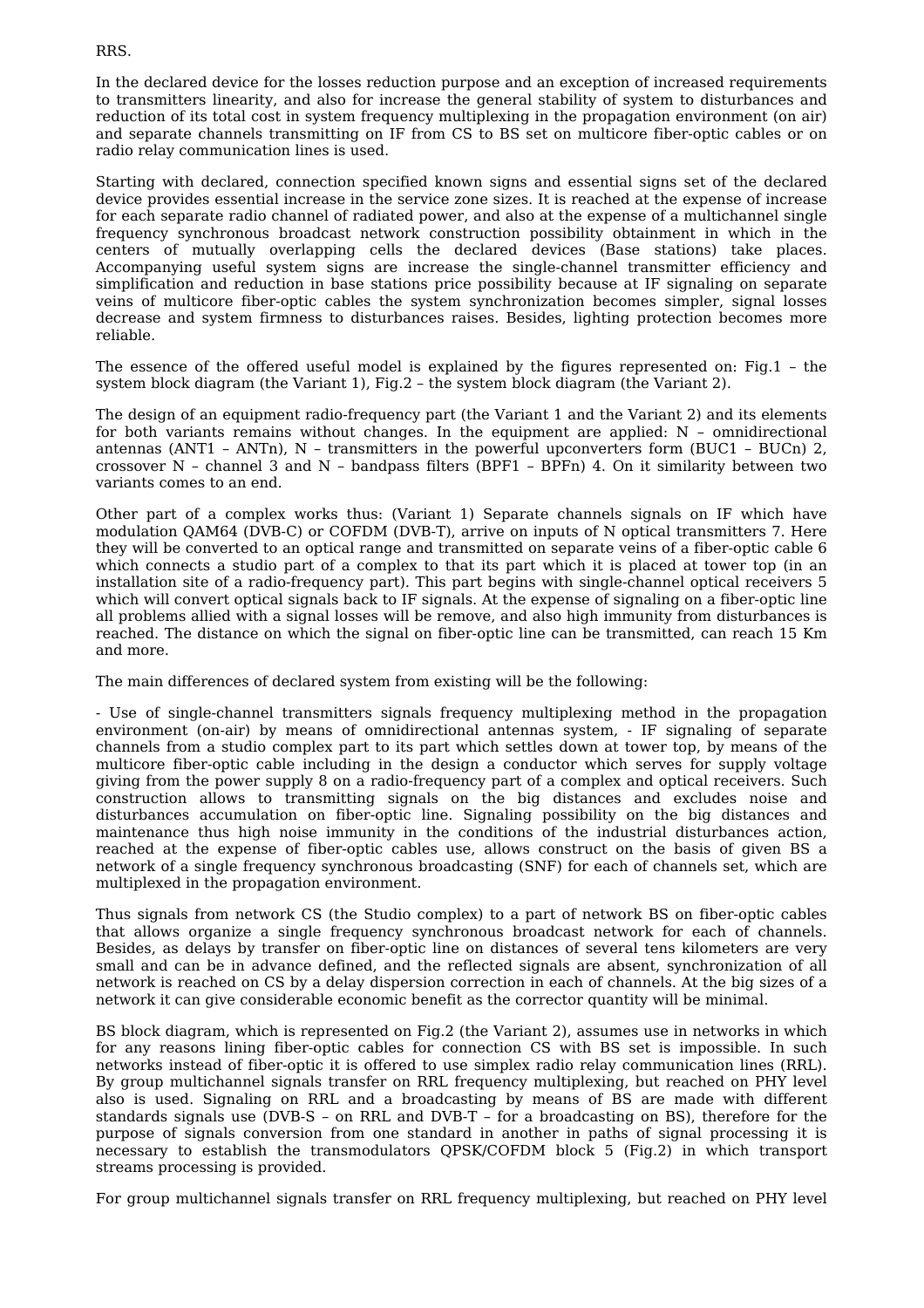also is used. Therefore synchronization in SFN should be carried out already on BS, and on CS pilot-signals are entered.



Fig.1



# Fig.2

The block diagram (Fig. 2) includes the omnidirectional antenna 1, the powerful upconverter (BUC) 2, crossover  $\breve{N}$  - channel 3, the channel bandpass filter (BPF) 4, the block from  $N$  - transmodulators with synchronization schemes with a support on signals GPS 5, low noise downconverter block (LNB) of receive RRS 6, and also the receive antenna of RRS 7.

The system works as follows. The multichannel group signal which for given BS is formed on CS and is transmitted by means of transmit RRS, is received by antenna receive RRS 7 and will be converted by means of the downconverter 6 to an intermediate frequency signal. Signal IF moves on a transmodulators block 5 inputs, in it separately for each of channels transition from modulation QPSK to modulation COFDM and symbols COFDM transmitting synchronization with